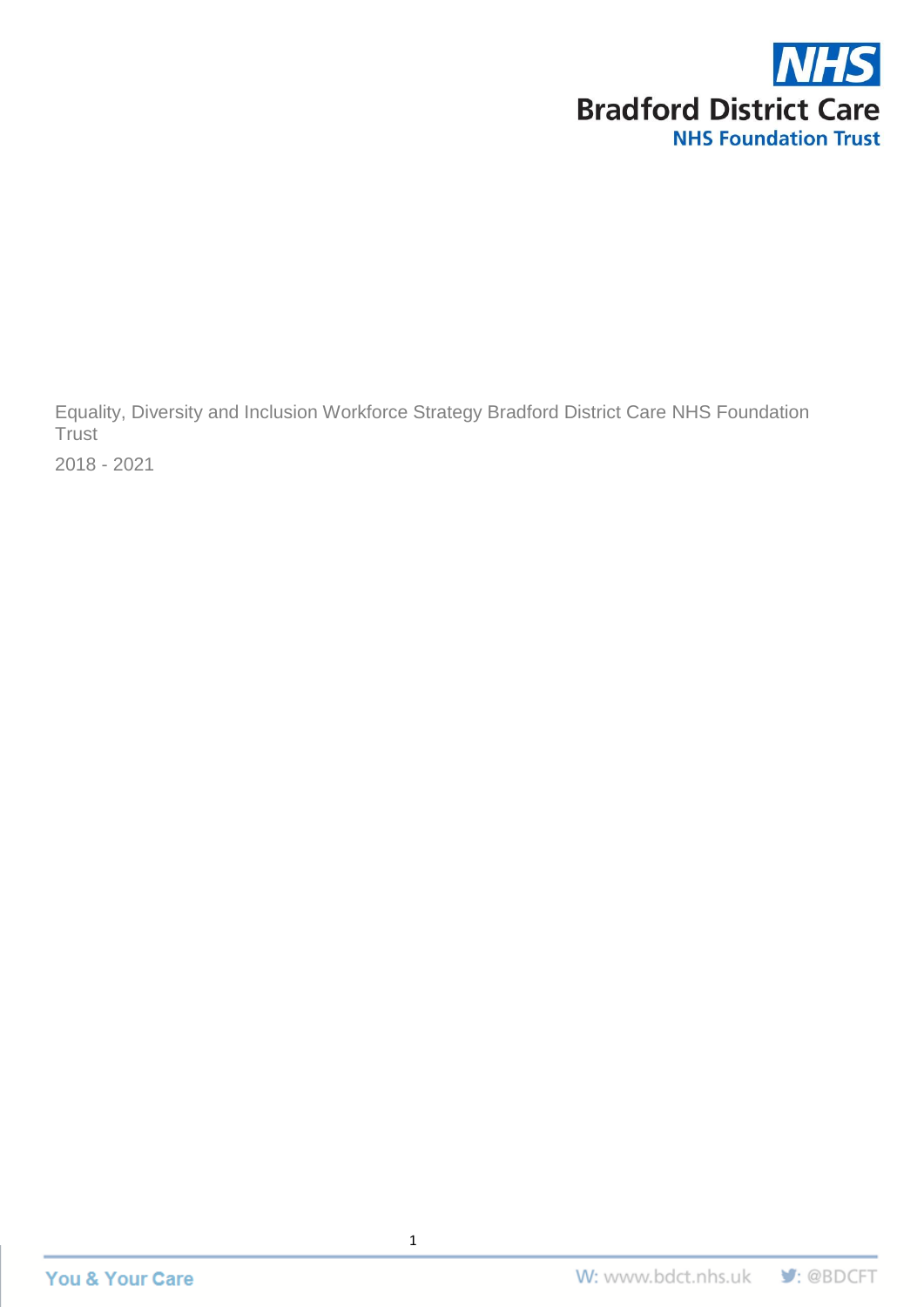### **1.0 Introduction**

This strategy sets out the Trust's commitment to developing and maintaining a diverse workforce; a workforce that experiences equality of experience and in job satisfaction.

Bradford District Care Trust is striving to be an outstanding provider of care. Research<sup>1</sup> has proven that there is a clear link between the satisfaction levels of the workforce and the quality of care. The Workforce Race Equality Standard (WRES), Data draft Workforce Disability Equality Standard (WDES) Data and Stonewall research tell us that BAME staff, LGBT staff and Disabled staff regularly experience and report lower levels of satisfaction, equal opportunity and more discrimination, abuse and harassment. The strategy outlines the activity that will be undertaken to improve the WRES, WDES and Gender Pay Gap data for these groups.

The strategy builds on the Black, Asian and Minority Ethnic Diversity in Employment Strategy which ran from 2014 to 2016 with the aim of tackling barriers to career progression for BAME staff. The objectives set out within the strategy continued to be progressed in 2017 and reported into the Board in advance of this strategy being developed. The outstanding actions from the previous strategy have been incorporated into this new strategy. The evaluation of that work emphasised the need for a shift in focus and emphasis to concentrate on ensuring the essential building blocks are in place around recruitment and retention and delivering a smaller number of actions, mostly led by operational services, that are all aimed at achieving a sustainable cultural shift, to one that is inclusive and that will attract and retain staff.

The on-going challenges facing the NHS and the Trust including the scale and pace of change puts the need to engage with staff in an authentic and meaningful manner centre stage. This will mean supporting and engaging with leaders at every level so that they understand the need for change and are able to play their part in helping to create an inclusive and high performing culture.

Bradford District Care Foundation Trust delivers Community and Mental Health Services to an extremely diverse community of service users and carers in Bradford, Airedale, Wharfedale and Craven, and Wakefield and across the Yorkshire and Humber region. Our services touch the whole community ranging from Health Visiting that supports families with new babies right through to services for older people and Palliative Care offering support at the end of life.

36%<sup>2</sup> of the Bradford Local Authority area 4% of the Craven Local Authority area and 7% of the Wakefield Local Authority area<sup>3</sup> are from a Black and Minority Ethnic Community.

In the 2011 Census, around 38,000 men and 48,000 women aged over 16 in Bradford reported a long term illness or disability which limited their day to day activities. Of these only 20% were in employment<sup>4</sup>.

Around 6%<sup>5</sup> of the national population are estimated to be LGB which is approximately 32 280 people in Bradford, 3216 in Craven and 19 920 in Wakefield.

 $\overline{\phantom{a}}$ 

 $\overline{a}$ <sup>1</sup> Equally Outstanding CQC

 $2$  Census 2011

<sup>&</sup>lt;sup>3</sup> State of the District Report Wakefield DC 2017

<sup>4</sup> Understanding Bradford BMDC 2013

<sup>5</sup> Model Estimates of LGB population of England Public Health England 2017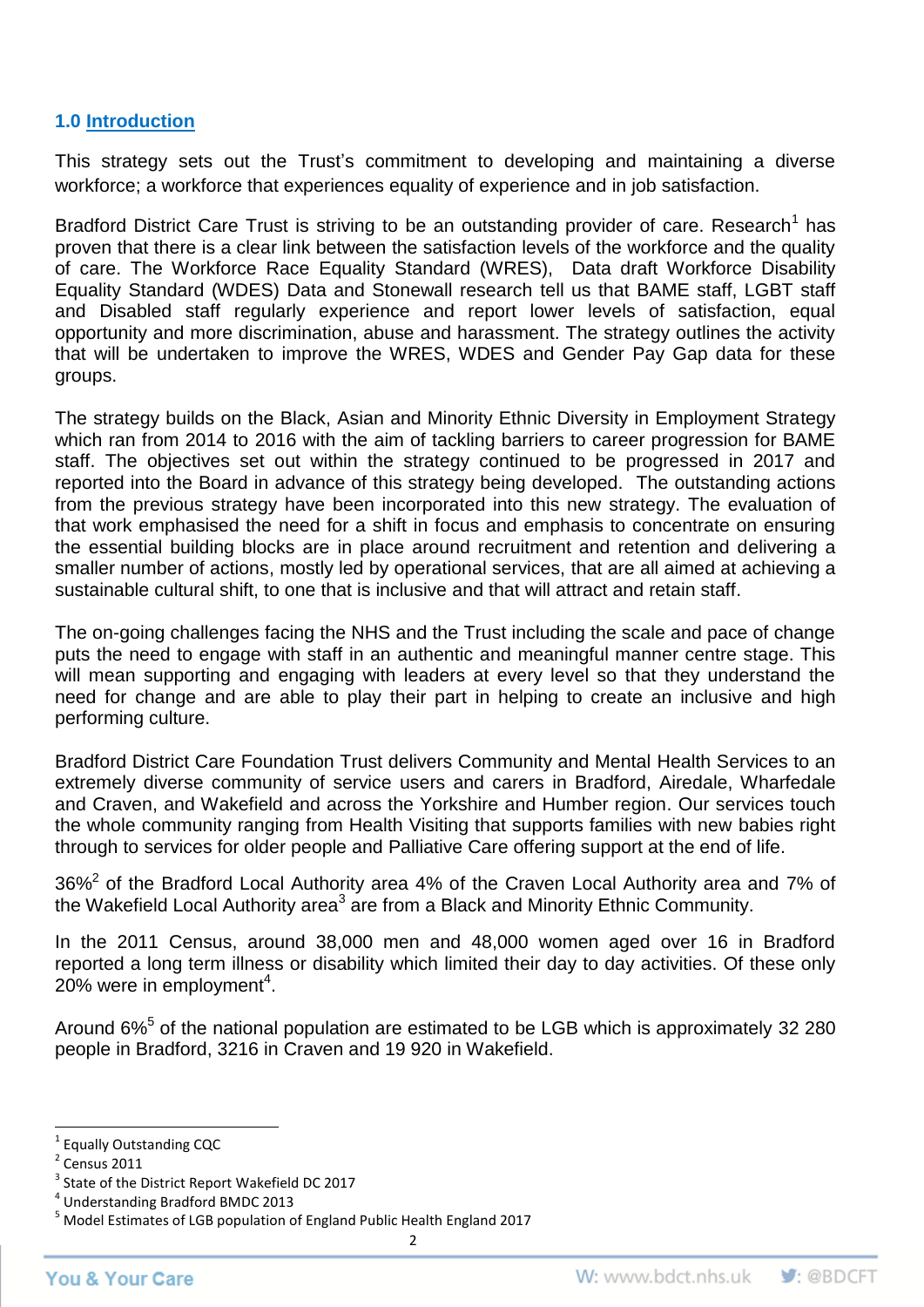This diverse population needs an NHS organisation providing services that reflects its makeup. A diverse workforce delivers services that are appropriate and responsive to community needs.

Paul Corrigan, CQC Non-Executive Director said recently at the launch of the CQC's 'Equally Outstanding Guide' that, "There is a clear link between the quality of care a service provides and whether the people who use it and its staff feel that their human rights are respected and they are treated equally".  $^6$ 

- CQC analysis of NHS trusts' ratings shows that staff in acute or combined trusts with higher ratings are less likely to say they have experienced discrimination, bullying or harassment.
- Research looking at the NHS staff survey and inpatient survey found that where Black and Minority Ethnic staff experienced discrimination, there tended to be lower levels of patient satisfaction.
- Equally, a care setting where staff do not feel valued and respected is more likely to experience absenteeism, high staff turnover and recruitment problems – with implications for both care quality and finances.<sup>7</sup>

Bradford District Care Foundation Trust aims to be an outstanding care provider that effectively and efficiently meets the needs of its service users and carers. This strategy sets out how over the next three years the Trust will continue its commitment to ensure all staff are free from discrimination, feel equally supported in career progression and opportunities and report the same levels of satisfaction with their role at the Trust**.** It moves beyond a focus on predominantly BAME staff to address workforce equality across all protected characteristics. Whilst the strategy focuses on addressing disadvantage and disproportionate representation experienced by those with protected characteristics, the actions and approaches focus on including and attracting into the workforce all sections of the community who may or may not have protected characteristics. The aim of achieving a workforce reflective of the communities it serves remains.

## **2.0 Background**

In 2012 Bradford District Care Foundation Trust (BDCFT) adopted the NHS Equality Delivery System (2). The EDS2 provides NHS organisations with a framework to assess and develop their equality work. It focuses on both care equality and workforce equality.

Through extensive research into health inequalities and stakeholder involvement a set of Equality Objectives were launched to meet the Public Sector Equality Duty. One of those Equality Objectives was to 'Reduce the inequalities faced by Black and Minority Ethnic Staff and Job Applicants'. That objective ran from 2012 – 2016. The outcomes of that work were:

- Research and a report about the hypothesis that there were barriers to career progression at the Trust for BAME staff.
- A 'BAME Diversity in the Employment Strategy' launched in 2014.
- The setting of a target, to work towards 35% of all staff at each pay band being from a BAME background. That is the same percentage of the Bradford working age population that are from a BAME background.

 $\overline{\phantom{a}}$ 6 CQC website Equally Outstanding Launch 2017

<sup>7</sup> CQC Equally Outstanding 2017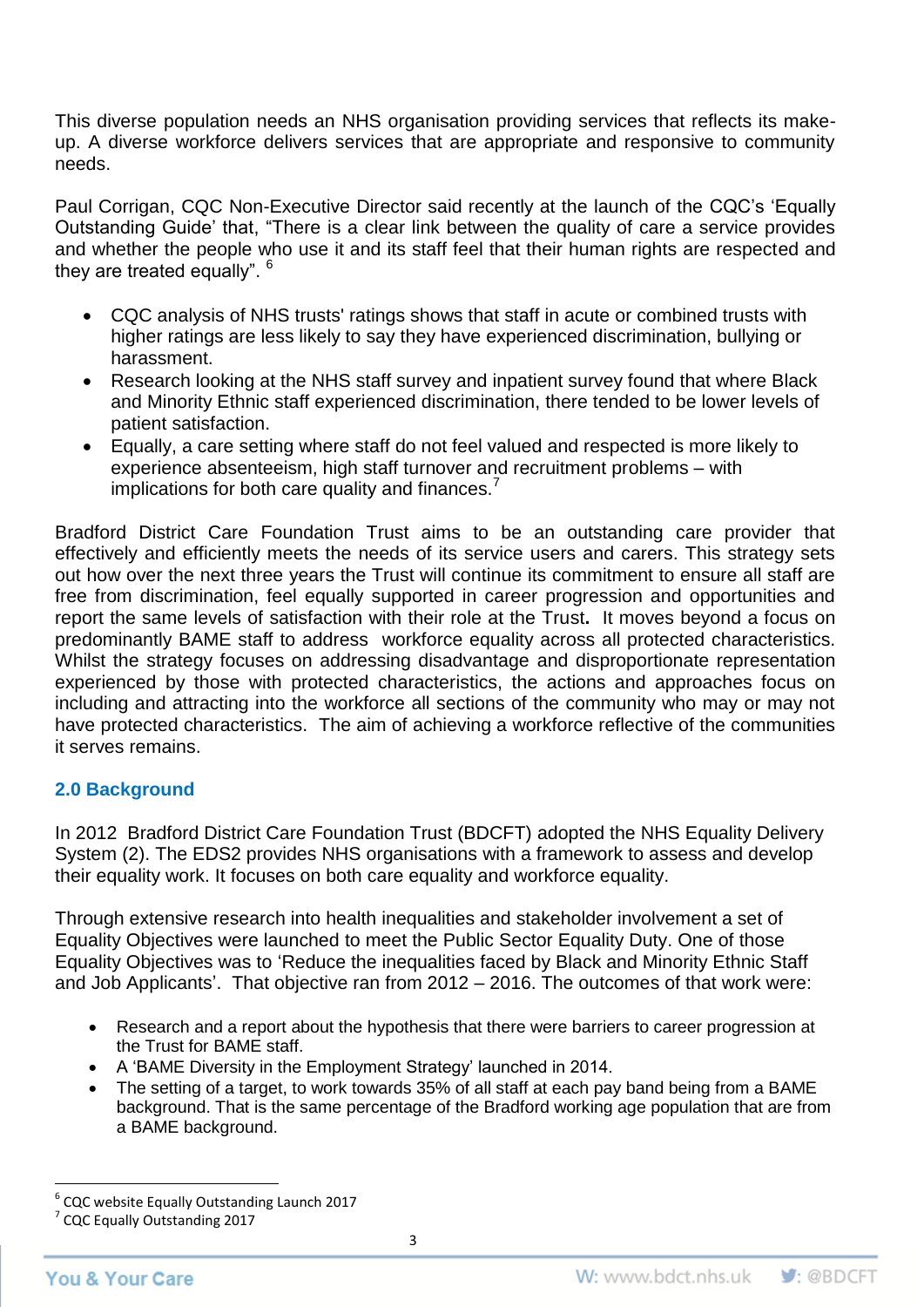- The design, development and delivery of the Moving Forward Career Development Programme for BAME staff in bands 5 and 6 that have experienced barriers to their career development.
- Development of key messages about unconscious bias and the importance of inclusive leadership that have been embedded into the Trusts Leadership and Management Frameworks and Recruitment and Selection Training.
- Collection and provision of performance data on how we are moving towards the 35% target.

In 2015 NHS England launched the Workforce Race Equality Standard. This standard is now in its third year and requires NHS organisations to provide data to NHS England on their performance on the following nine metrics:

- 1. Percentage of BAME staff in Bands 8-9, VSM (including executive Board members and senior medical staff) compared with the percentage of BAME staff in the overall workforce.
- 2. Relative likelihood of BAME staff being appointed from shortlisting compared to that of White staff being appointed from shortlisting across all posts.
- 3. Relative likelihood of BAME staff entering the formal disciplinary process, compared to that of White staff entering the formal disciplinary process, as measured by entry into a formal disciplinary investigation.
- 4. Relative likelihood of BAME staff accessing non-mandatory training and CPD as compared to White staff.
- 5. Percentage of staff experiencing harassment, bullying or abuse from patients, relatives or the public in last 12 months.
- 6. Percentage of staff experiencing harassment, bullying or abuse from staff in last 12 months.
- 7. Percentage believing that trust provides equal opportunities for career progression or promotion
- 8. In the last 12 months have you personally experienced discrimination at work from any of the following?
	- b) Manager/team leader or other colleagues
- 9. Boards are expected to be broadly representative of the population they serve.

The past three years WRES reports submitted by the Trust and the WRES action plan can be viewed here<http://www.bdct.nhs.uk/about-us/key-information/equality-and-diversity/>

### **3.0 New Strategic Drivers 2018 - 2020**

In 2016 the BDCFT Equality Objectives were refreshed. Three new workforce related objectives were agreed. They are:

- To implement the Workforce Race Equality Standard.
- To prepare for the implementation of the Workforce Disability Equality Standard by preparing data and developing and delivering plans to tackle the issues identified.
- To publish the Gender Pay Gap and develop an action plan responding to the data.
- To implement the recommendations in the Unhealthy Attitudes Stonewall Study and Equity partnership LGB&T Local Health Needs Assessment.

These were in response to:

 A new **Workforce Disability Equality Standard (WDES)** to be launched by NHS England in April 2018. The metrics are likely to be similar to those set out in the WRES with additional ones linked to the percentage of disabled staff feeling pressure to attend work when they are unwell.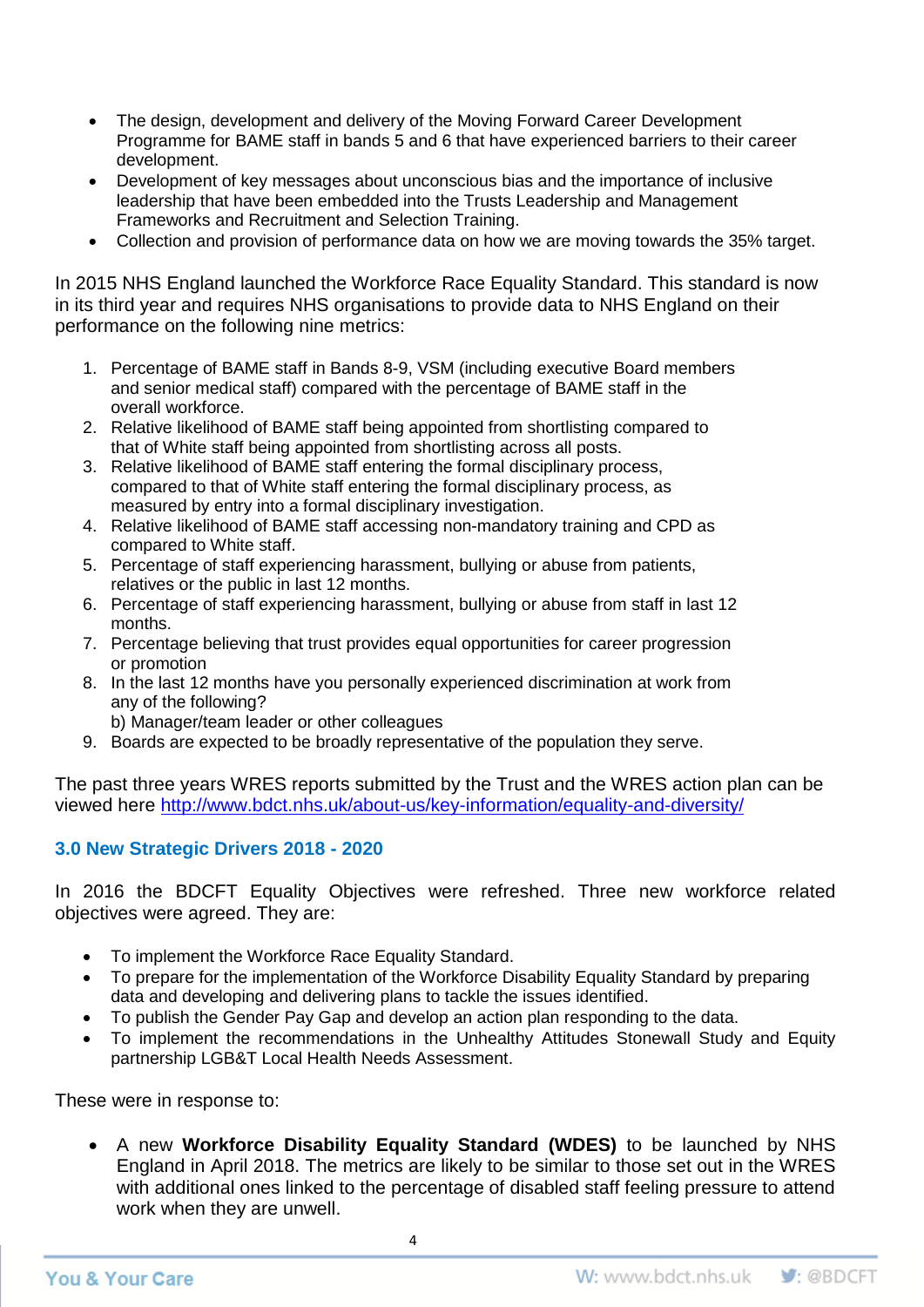- The **Equality Act 2017 Regulations** requiring public sector organisations to calculate and publish their **Gender Pay Gap** in April 2018. This tells us of any difference between what men and women are being payed. The data will be comparable across the country.
- The **Stonewall Unhealthy Attitudes Survey<sup>8</sup>** and **BDCFT Workplace Culture Survey<sup>9</sup>** . These national and local studies identified the issues for LGBT patients accessing NHS services and for NHS staff in the workplace.

The Equality, Diversity and Inclusion Workforce Strategy aims to address the issues identified over the past year in preparation for the standards and regulations listed above as well as the information we provide annually to NHS England as part of the Workforce Race Equality Standard.

### **4.0 The Current Picture**

The workforce issues facing the NHS nationally are mirrored within Braford District Care Foundation Trust making this a key priority for improvement. Progress has been made in some areas but there are still significant differences in the way staff from protected characteristic groups experience work.

### *4.1 Workforce Race Equality*

The BAME Diversity in Employment Strategy that ran from 2014 – 2017 made a positive impact on the WRES metrics proving that this approach can make a difference. The following impact has been made:

- o There has been an increase in the percentage of **BAME staff in bands 8 – 9** over the 4 year period from 6.7% in 2014 to 10.4% in 2017.
- o There is now no difference in the likelihood of **BAME applicants being appointed after shortlisting** when compared with White staff.
- o The gap between BAME staff and White staff reporting having experienced **harassment, bullying or abuse from patients, relatives or the public** has reduced over the time period from 6% more BAME staff having experienced it to 3% and now to  $0.25$ <sup>10</sup>
- o The gap between the percentage BAME staff and White staff **believing that the Trust provides equal opportunities for career progression and promotion** has narrowed by 4% over the time period, which is 1% per year reduction.
- o There has been a steady reduction in the gap from 30% to 8% between BAME staff and White staffs **reporting of experiencing discrimination at work from a manager / team leader or other colleagues.**
- o 6.25% of the **Trust Board was from a BAME background** in 2014 and during the 2017 reporting period that had increased to 8.3%.<sup>11</sup>

Although there have been positive changes in reducing the gap between how BAME and White staff report experiencing and feeling about their work there are still significant gaps that need to continue to be addressed. These are:

• BAME staff are almost twice as likely to enter the formal disciplinary process compared to White British staff.

 $\overline{\phantom{a}}$ <sup>8</sup> <http://www.stonewall.org.uk/our-work/campaigns/unhealthy-attitudes>

<sup>9</sup> BDCFT study carried out by Rebecca Hewitt in 2015

<sup>10</sup> BDCFT WRES data 2017

<sup>&</sup>lt;sup>11</sup> NHS England WRES data https://www.england.nhs<u>.uk/wp-content/uploads/2014/10/WRES-Data-Analysis-Report.pdf</u>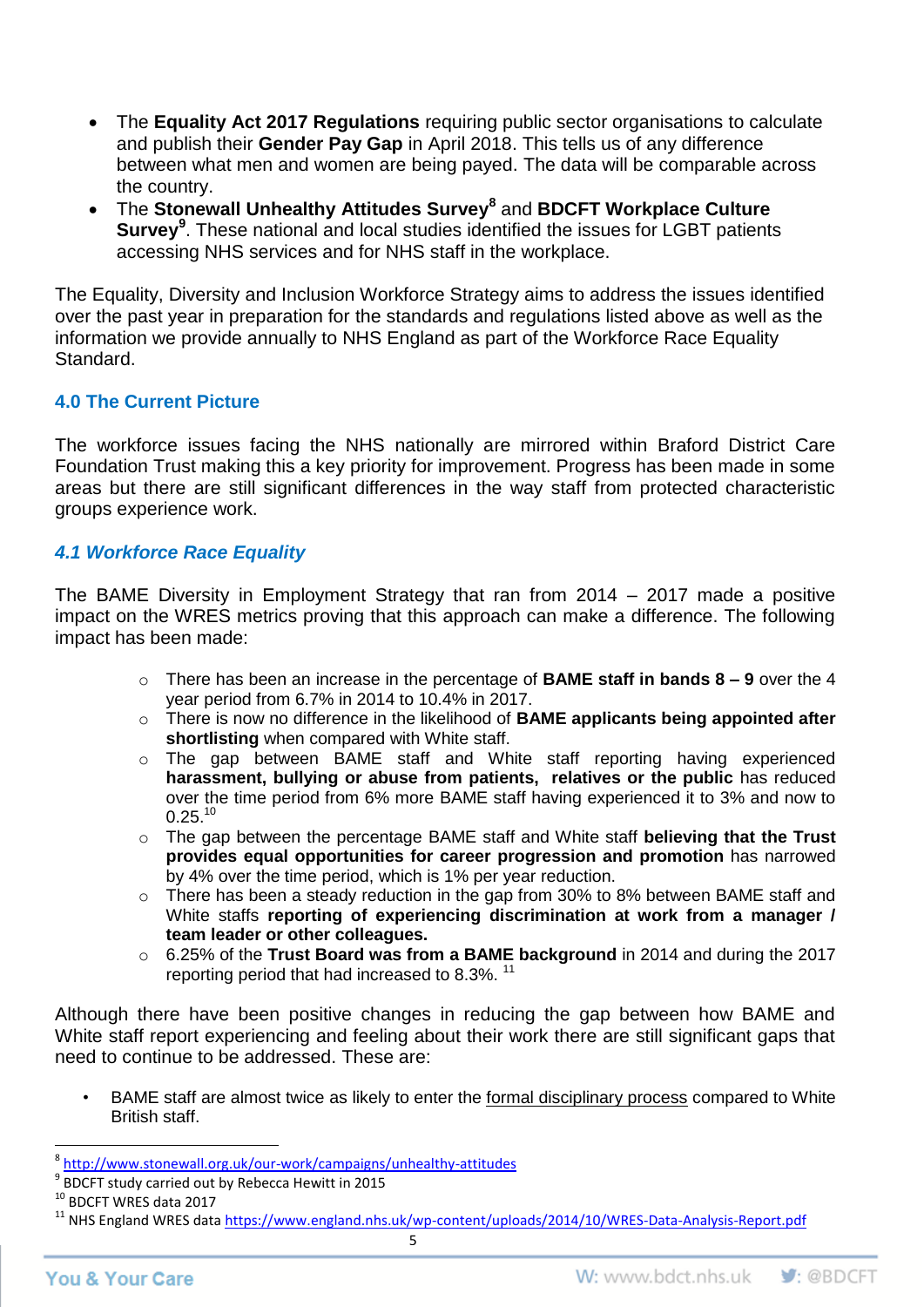- BAME Board representation is 8%.
- Still an 18% difference between BAME and White Staff believing that Trust provides equal opportunities for career progression and promotion.
- There has been a constant gap of 4% more BME staff experiencing harassment, abuse or discrimination from staff until 2016 year when that gap increased to 5%.
- There is still an 8% gap in the percentage of BME and White staff who report personally experiencing discrimination at work from a Manager / Team Leader or other colleagues.

# *4.2 Workforce Disability Equality*

Over the past few years we have collected data in preparation for the Workforce Disability Standard. A summary of the information collected is below:

- Only 4% of staff members **disclose a disability** within their Electronic Staff Record whereas in the confidential staff survey 23% of respondents disclosed that they had a disability.
- In ESR 26% of staff have left the category **'undefined'**; so do not answer the question.
- As the figures are so low it is difficult to take meaningful learning from the breakdown of that data at band and staff group level.

In the 2017 BDCFT NHS Staff Survey:

- 72% of Disabled staff compared with 52% of non-Disabled staff reported **feeling pressure to attend work despite feeling unwell** in the last 3 months.
- 74% of Disabled staff compared with 84% of non-Disabled staff believes that the organisation provides **equal opportunities for career progression / promotion**.
- Less Disabled staff (2.95) than non-Disabled staff (3.11) report being **satisfied with their appraisal.**
- 30% of Disabled staff report experiencing **abuse, harassment or discrimination** from staff in comparison with 18% of non-Disabled staff.

# *4.3 Workforce Gender Equality*

BDCFT produced and analysed Gender Pay Gap information in March 2017 in preparation for the requirement to publish by  $31<sup>st</sup>$  March 2018. The current gender pay gap calculated using the specified mean calculation is 6.86% in favour of males or £1.11. This has decreased by 1.68% since the previous report in March 2016. The average hourly rates of pay are £14.88 for females and £15.99 for males. This calculation is based on full time employees only.

The Equality and Human Rights Commission have recently published data for benchmarking against. The national gender pay gap is £2.41 £2.55 for England and £2.27 in Yorkshire, £2.13 in West Yorkshire and £1.66 in Bradford.

## *4.4 Workforce Sexual Orientation Equality*

Basic data is analysed as part of the Trust's bi-annual workforce equality data analysis. Below is a summary of that information.

• 32% of the workforce do not disclose their sexual orientation within the Electronic Staff Record.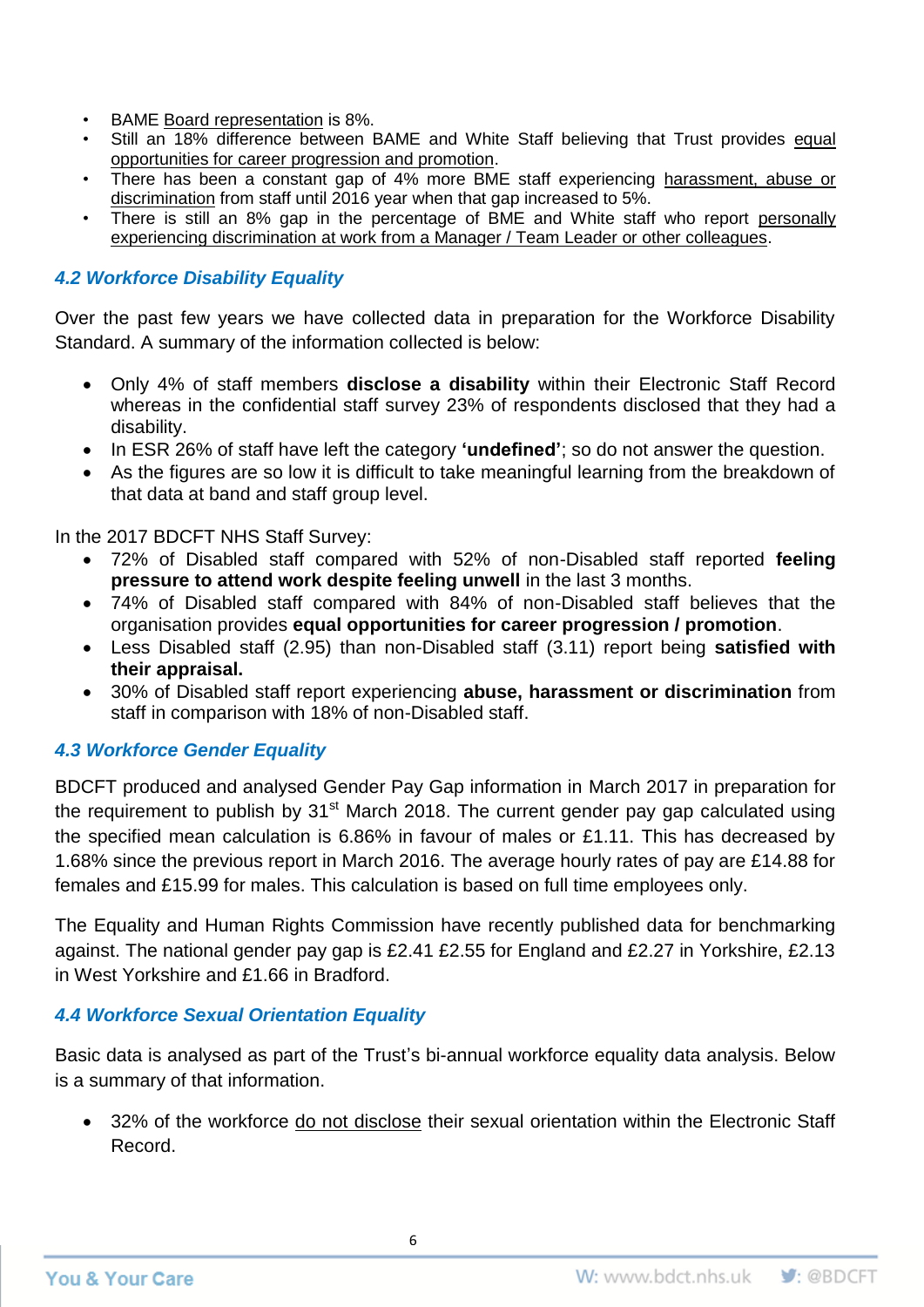- The Trust carried out a survey of LGBT staff and their work experiences in 2014; in that survey staff stated feeling concerned about sharing their sexual orientation as they were unclear why it was needed and what the information would be used for.
- The recommendations from that study have not yet been taken forward, this strategy offers the opportunity to take work that forward.

# **5. Key objectives for attracting, developing and retaining a Diverse and Inclusive Workforce**

A series of staff and service user focus groups and meetings with the staff networks took place to identify priorities to move this work onto the next stage of culture change that is felt across all services and for all staff across the Trust. Those meetings and the Equality Objectives, data and current position summarised on page 5, 6 and 7 has led to the following priorities being identified for development over the 3 years. The focus of all of this work is to positively change culture whether it relates to recruitment and workforce planning, performance and progression or bullying, harassment and victimisation. This has been proven to make a difference in improving the metrics around this agenda.

|    | <b>Objectives</b>                                                                                                                                                                                                                                                                       |  |  |
|----|-----------------------------------------------------------------------------------------------------------------------------------------------------------------------------------------------------------------------------------------------------------------------------------------|--|--|
| 1. | <b>Embed the Strategy across the Trust</b>                                                                                                                                                                                                                                              |  |  |
|    | Business units to develop objectives that support the delivery of this strategy based upon data<br>and intelligence provided as a workforce equality dashboard.                                                                                                                         |  |  |
|    | Ensure a strong communication approach to the strategy and the workstreams that promotes<br>the importance to managers and staff across the Trust and ensuring team leaders support<br>staff attendance.                                                                                |  |  |
| 2. | <b>Creating a Diverse and Inclusive Culture</b>                                                                                                                                                                                                                                         |  |  |
|    | Facilitate an ongoing conversation with staff from the protected characteristic groups about<br>their experience and satisfaction as a means to steering the strategy and monitoring culture<br>change.                                                                                 |  |  |
|    | Ensure a strong focus on staff networks and promoting their importance to managers and<br>$\bullet$<br>team leaders across the Trust to enable staff attendance. Support the staff networks to<br>contribute to this agenda and support the delivery of these priorities.               |  |  |
|    | Develop communications that promote role models and ambassadors in the Trust from<br>$\bullet$<br>protected characteristic groups who have progressed in their careers.                                                                                                                 |  |  |
|    | Deliver training for team leaders developing the Confidence and Skills to Have Challenging<br>$\bullet$<br>and Constructive Discussions with Staff from a Diverse Range of Backgrounds                                                                                                  |  |  |
|    | Introduce and embed a Cultural Change Makers Programme focusing on delivering equality<br>$\bullet$<br>objectives.                                                                                                                                                                      |  |  |
|    | Work with the Bradford Teaching Hospitals Foundation Trust on a Rainbow Symbol<br>$\bullet$<br>Campaign. The Rainbow Ribbon will be allocated to staff who pledge their support of the<br>principle from the Stonewall LGB Unhealthy Attitudes Research and BDCFT LGBT Staff<br>Survey. |  |  |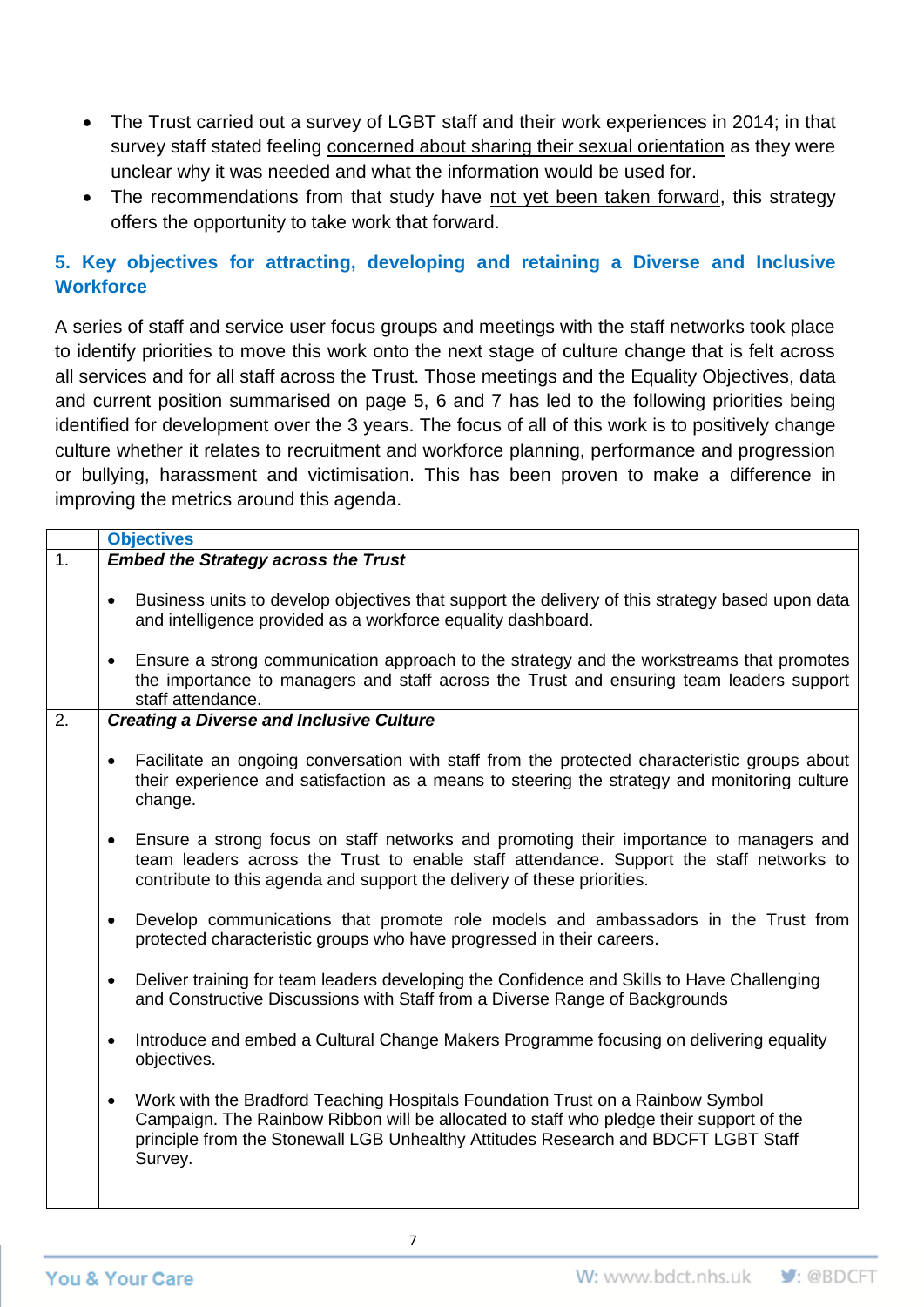|    | <b>Objectives</b>                                                                                                                                                                                                                                                                                        |  |  |
|----|----------------------------------------------------------------------------------------------------------------------------------------------------------------------------------------------------------------------------------------------------------------------------------------------------------|--|--|
| 3. | <b>Improve and Explore Data to Support Delivery</b>                                                                                                                                                                                                                                                      |  |  |
|    | Increase the number of staff completing the Disability and Sexual Orientation sections of ESR.<br>$\bullet$                                                                                                                                                                                              |  |  |
|    | Request additional analysis of the staff survey data by Sexual Orientation for 2017 from the<br>$\bullet$<br>staff survey provider. Ethnicity, Disability, Gender and Age analysis is already undertaken.                                                                                                |  |  |
|    | Carry out a review of grievances and disciplinaries to look for differing treatment and/or<br>$\bullet$<br>outcome for staff from other protected characteristic groups and determine actions to address.                                                                                                |  |  |
|    | Further in-depth review of the impact of Moving Forward on the graduates of the programme<br>$\bullet$<br>and identify any barriers to progression that can be addressed through this work.                                                                                                              |  |  |
|    | Publish the Gender Pay Gap figures and benchmark the data with other comparable Trusts<br>$\bullet$<br>across the country; including analysis of the outcome of any bonus systems identified in the<br>process.                                                                                          |  |  |
|    | Review starting salaries for staff in areas that have the widest pay gaps to ascertain if there is<br>$\bullet$<br>any issue with gender inequality to address.                                                                                                                                          |  |  |
|    | Triangulate data collected through incident reporting forms, grievances and disciplinaries, and<br>$\bullet$<br>through Harassment Officers, Freedom to Speak Up Guardians and the Staff Networks to<br>inform priorities, identify hotspots and address bullying, harassment, discrimination and abuse. |  |  |
| 4. | <b>Reviewing and Improving Policy, Procedure and Process</b>                                                                                                                                                                                                                                             |  |  |
|    | Review the recruitment and selection process to enhance equal opportunities and enable<br>$\bullet$<br>positive action.                                                                                                                                                                                  |  |  |
|    | To continue to deliver Unconscious Bias training as a core part of the recruitment and<br>selection process.                                                                                                                                                                                             |  |  |
| 5. | Identify and tackle bullying, harassment and abuse of staff that relates to a protected<br>characteristic                                                                                                                                                                                                |  |  |
|    | The Trust Board and Senior Leadership Team to provide a narrative to this work that publicly<br>٠<br>supports the aim to identify and tackle bullying, harassment and abuse of staff related to<br>protected characteristics.                                                                            |  |  |
|    | Ensure all staff are aware of the policies that protect staff from bullying, harassment and<br>abuse and tackling it when it occurs.                                                                                                                                                                     |  |  |
|    | Support and skill managers to use a resolution approach to these issues to prevent escalation,<br>٠<br>reduce stress and time that later intervention can create.                                                                                                                                        |  |  |
|    | Encourage staff to share their experiences so they can be addressed via Freedom to Speak<br>$\bullet$<br>Up Guardians, Harassment Officers and the Culture Conversations. Provide channels that<br>staff can feel confident in using.                                                                    |  |  |
|    | Use the data collected across the Trust to identify hotspots in teams for intervention around<br>$\bullet$<br>equality culture change.                                                                                                                                                                   |  |  |
| 6. | <b>Monitoring Progress and Emerging Priorities</b>                                                                                                                                                                                                                                                       |  |  |
|    | To review the data required in the annual reports of the WDES, WRES and Gender Pay Gap                                                                                                                                                                                                                   |  |  |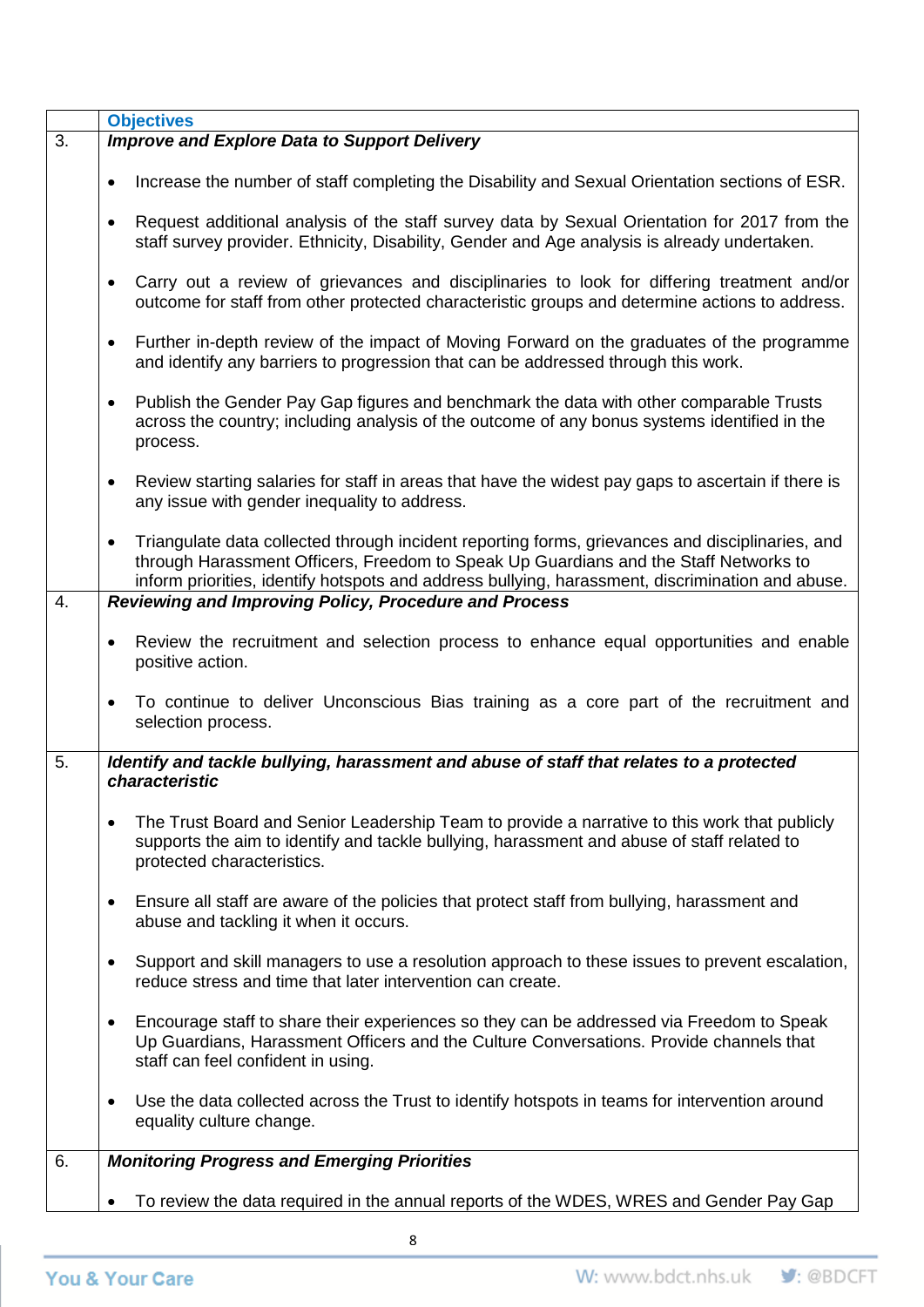|           | <b>Objectives</b>                                                                                                                                                                                     |
|-----------|-------------------------------------------------------------------------------------------------------------------------------------------------------------------------------------------------------|
|           | and adapt the priorities annually.                                                                                                                                                                    |
| $\bullet$ | To report on progress against this strategy and these priorities every 6 months to the Trust's<br>Quality and Safety Committee, annually to NHS England and annually to the Trust's<br>commissioners. |
|           | Business Units to report progress against the objectives every 6 months at the Business Unit<br>Quality and Safety Governance Groups.                                                                 |

### **6.0 Communication and Engagement**

A critical success factor is the effective communication of this strategy and key objectives both within the Trust and externally to the wider community.

The key messages outlined in the strategy will be shared with staff, service users and the community regularly to keep a focus on this agenda. The aim of that is to ensure the following are understood:

- Why this is an important area for the Trust (the case for change).
- Why the senior leadership team are fully supportive and driving this.
- The benefit of this work to the Trust.
- How staff are feeling about the work and the impact it is having.
- The priorities and actions; including those priorities for services to take up.
- How progress is measured and monitored.
- What has been done to date and how we are building on that for future success

### **7.0 Monitoring and Review**

Progress will be reported and monitored at the Trust's Quality and Safety Committee biannually as part of the Equality Delivery System update. This report focuses on delivery of the equality objectives.

An action plan for delivery of this strategy has been developed and is included in appendix 1. In addition annual Workforce Race Equality Standard and Workforce Disability Standard reports will be taken to the Trust Board annually. The findings of that analysis will be shared with services in order for them to adopt their own priorities for change. The WRES and WDES findings and action plan will be submitted to commissioners and NHS England annually. The information will all be published on the BDCFT website Equality and Diversity pages.

The NHS Equality Delivery System (2) grading process will be carried out at least every two years to offer the opportunity for stakeholders<sup>12</sup> to scrutinise performance and input into the performance grading of this work and setting of future priorities.

 $\overline{\phantom{a}}$ 

<sup>12</sup> Stakeholders refers to community and voluntary sector organisations, staff and staff network members, NHS Health Partners, public sector partners and patients and public.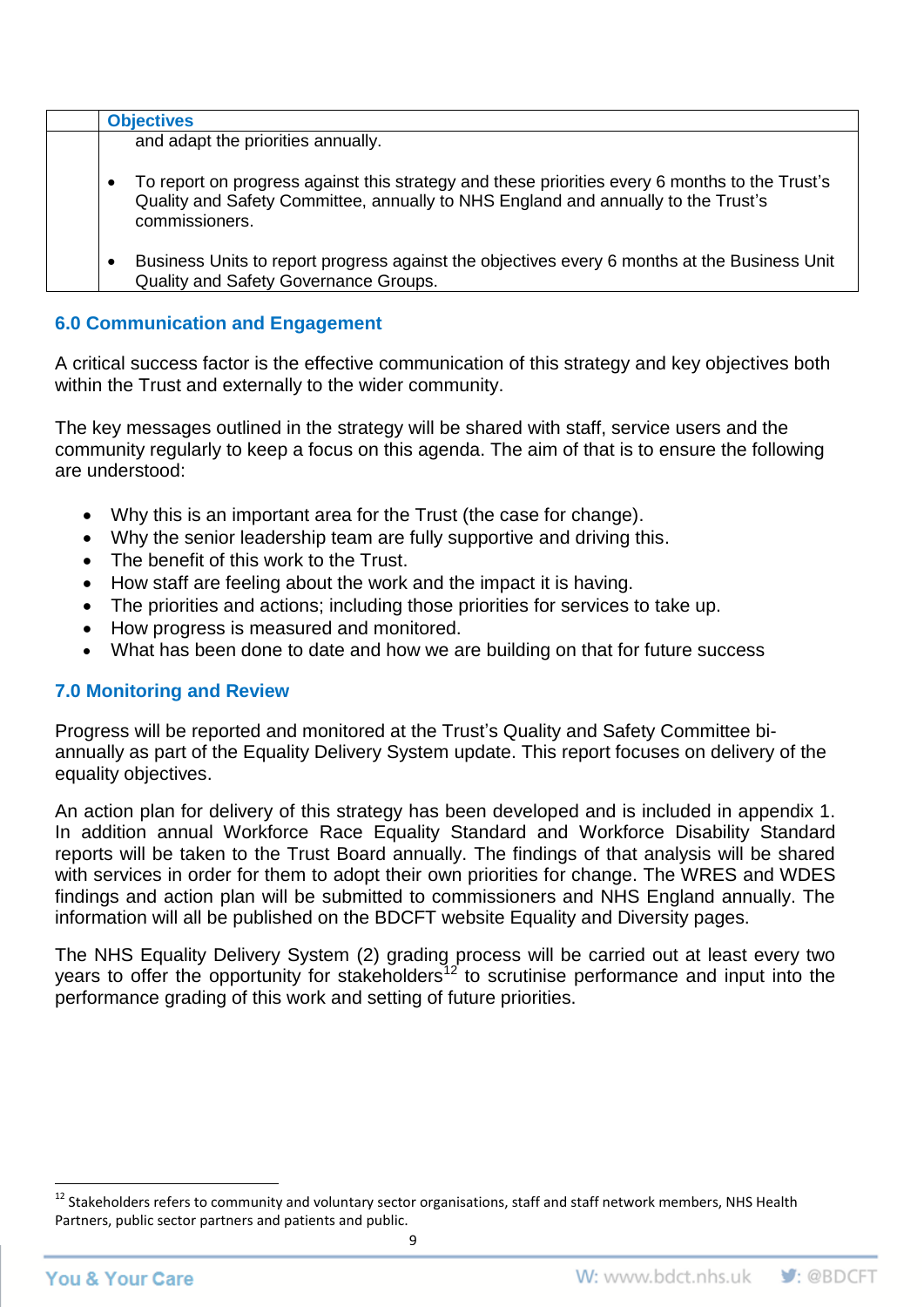### **8.0 Timescales, Milestones and Review**

The strategy has been developed to run alongside the four year legally required Equality Objectives. As described above the following milestones will be in place:

| <b>Monitoring</b>                       | <b>Timescale</b>  |
|-----------------------------------------|-------------------|
| <b>Quality and Safety Committee</b>     | March 2018        |
|                                         | October 2018      |
|                                         | <b>March 2019</b> |
|                                         | October 2019      |
|                                         | <b>March 2020</b> |
|                                         | October 2020      |
|                                         | March 2021        |
|                                         | October 2021      |
| <b>Trust Board</b>                      | October 2017      |
|                                         | October 2018      |
|                                         | October 2019      |
|                                         | October 2020      |
|                                         | October 2021      |
| Equality and Delivery System (2) Panels | December 2017     |
|                                         | December 2018     |
|                                         | December 2019     |
|                                         | December 2020     |
|                                         | December 2021     |

The strategy will be reviewed and refreshed on an annual basis and in light of the development of a new 5 year Organisation Strategy.

### **9.0 Conclusion**

The CQC 'Equally Outstanding Guide' for the NHS sets out the clear link between staff feeling respected with equal opportunities and outstanding quality care. Bradford District Care Foundation Trust is striving to be an outstanding care provider and employer. This strategy is an integral part of that journey to outstanding services and care. The Trust is committed to adopting the guidance in the guide and if the strategy is delivered we expect to that staff will say the following about the Trust in three years time:

- Have a leadership committed to equality and human rights.
- Apply "equality and human rights thinking" to quality improvement.